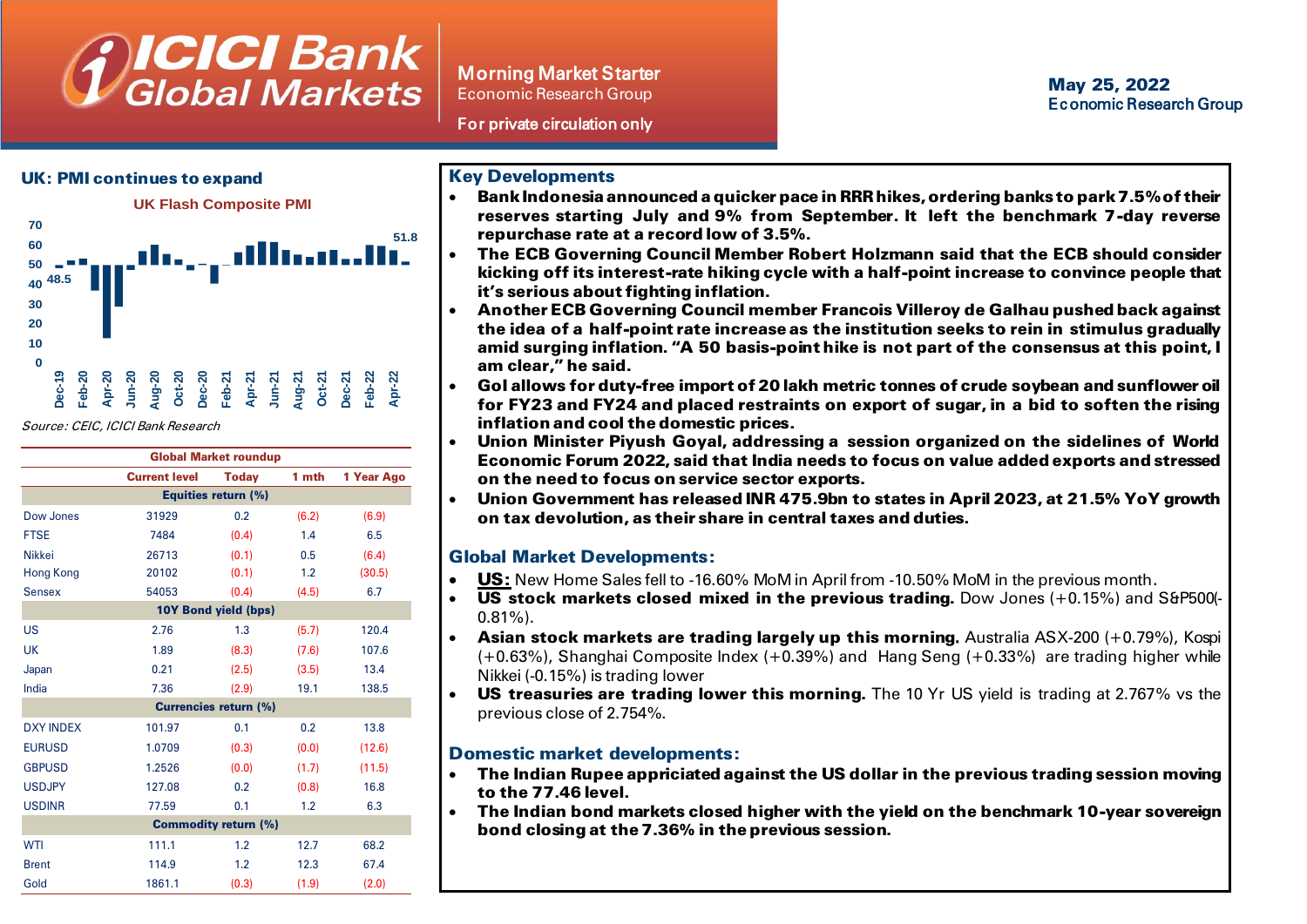

|                          | <b>Remarks</b>                                                                                                                                                                                                                                                                                                                                                                                     |
|--------------------------|----------------------------------------------------------------------------------------------------------------------------------------------------------------------------------------------------------------------------------------------------------------------------------------------------------------------------------------------------------------------------------------------------|
| <b>DXY</b>               | DXY is trading higher at 101.90, by 0.14% witnessing a correction in price after trading with a downside in the overnight session. In addition,<br>China persisting with lockdowns this week is keeping markets uncertain. Expectations of recession in the US is expected to weigh on the DXY<br>going forward, with FOMC minutes and Durable goods orders data providing intermediate direction. |
| <b>EUR/USD</b>           | The pair is trading lower at 1.0718 level, by 0.15% in response to the uncertain market sentiment, along with downbeat EU preliminary PMI<br>data. We expect the downside to be limited by ECB rate hike expectations. Going forward, investor focus will be on Germany's GDP data and<br>ECB member speeches today.                                                                               |
| <b>GBP/USD</b>           | The pair is trading lower at 1.2523 level, by 0.05% due to the current USD upside, along with a sharp decline in UK preliminary PMI data.<br>Investors' focus will be on US data releases due to which we expect the downside to be limited.                                                                                                                                                       |
| USD/JPY                  | The pair is trading higher at 126.89 level, by 0.07% amid rising UST yields, although JPY witnessing stronger demand on the back of upward<br>pressure on rates in Japan and robust Japan preliminary PMI data have limited the upside. Going forward, UST yields and BoJ Governor<br>Kuroda speech will be awaited for fresh impulse.                                                             |
| USD/CNY                  | The USD/CNY pair is trading high at 6.6621 by 0.13% as Beijing claims to roll out additional tax cuts and postpone social security payments for<br>firms to support growth.                                                                                                                                                                                                                        |
| <b>AUD/USD</b>           | The AUD/USD pair is trading low at 0.7102 by 0.02% as RBA's Ellis highlights global supply chain disruptions. Going forward FOMC minutes<br>remain in focus.                                                                                                                                                                                                                                       |
| USD/CAD                  | The USD/CAD pair is trading high at 1.2827 by 0.08% as the commodity sector wobbles as fears about weak earnings and slow economic<br>growth punctured the rally. Investors remained concerned over China's economy.                                                                                                                                                                               |
| <b>Indian Equities</b>   | Benchmark indices are likely to open higher today with Asian markets trading largely higher this morning. Focus today will be the FOMC<br>minutes as it will provide cues for further rate action by the US Fed.                                                                                                                                                                                   |
| <b>Indian Rupee</b>      | The USD/INR pair is likely to open higher today. Investors await the FOMC minutes. Elevated crude oil prices will weigh on the INR today.<br>However, any sharp movement is unlikely due to expected RBI interventions.                                                                                                                                                                            |
| India G-Sec              | Government bond prices are likely to open steady today due to the absence of any significant cues. The longer-end will be dependent upon<br>the risks to the fiscal slippage and concerns regarding higher than expected borrowing for FY23.                                                                                                                                                       |
| Oil (Brent)<br>(USD/bbl) | Brent Oil prices rose in early trade on Wednesday, boosted by tight supplies. Brent is currently trading at USD 111.81/bbl, higher by 0.78%.                                                                                                                                                                                                                                                       |
| Gold (USD/oz)            | Gold prices hovered near a two-week high on Wednesday with downbeat sentiment in riskier assets adding to safe-haven bullion's appeal. It<br>is currently trading at USD 1861.85/oz.                                                                                                                                                                                                               |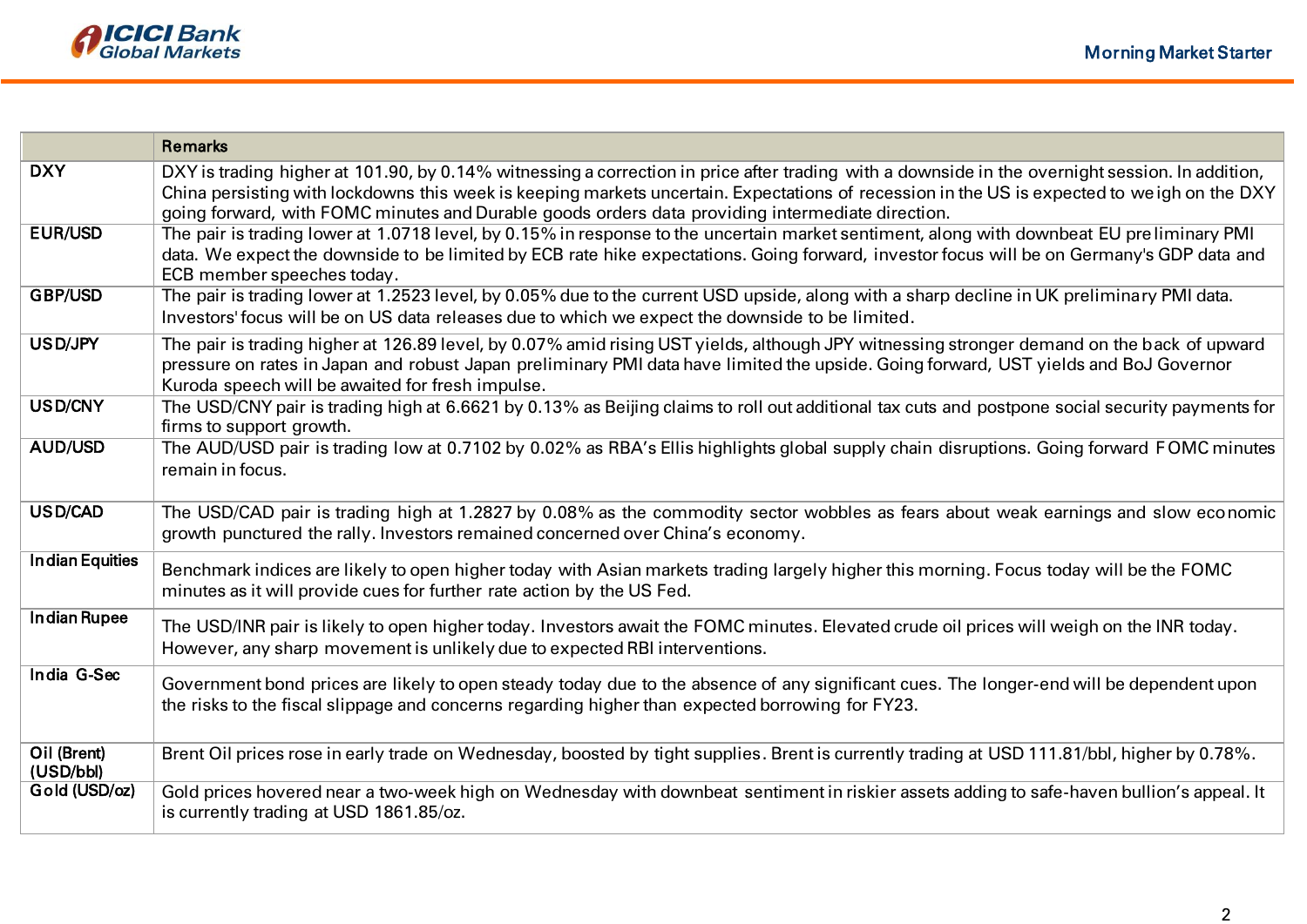# ICICI Bank: ICICI Bank Towers, Bandra Kurla Complex, Mumbai- 400 051. Phone: (+91-22) 2653-1414

| <b>Economics Research Group</b> |                                 |                                   |                                       |  |  |  |  |
|---------------------------------|---------------------------------|-----------------------------------|---------------------------------------|--|--|--|--|
| <b>Economics Research</b>       |                                 |                                   |                                       |  |  |  |  |
| Sameer Narang                   | Head of Economic Research       | $(+91-22)$ 4008-1414 (ext. 6220)  | sameer.narang@icicibank.com           |  |  |  |  |
| Shivom Chakravarti              | Senior Economist-Global Markets | $(+91-22)$ 4008-1414 (ext. 6273)  | shivom.chakravarti@icicibank.com      |  |  |  |  |
| Dr.Sudarshan Bhattacharjee      | Senior Economist-India Markets  | $( +91-22)$ 4008-1414 (ext. 7243) | sudarshan.bhattacharjee@icicibank.com |  |  |  |  |
| Debomitra Sen                   | Research analyst                | $(+91-22)$ 4008-1414 (ext. 8161)  | debomitra.sen@icicibank.com           |  |  |  |  |
| Aniket Gaikwad                  | <b>Research Analyst</b>         | $(+91-22)$ 2653-1414 (ext. 8161)  | aniket.gaikwad@icicibank.com          |  |  |  |  |
| Kaushal Aryan                   | <b>Research Analyst</b>         | $(+91-22)$ 2653-1414 (ext. 7249)  | kaushalkumar.aryan@icicibank.com      |  |  |  |  |
| Asha Sasikumar                  | <b>Research Analyst</b>         | $(+91-22)$ 2653-1414 (ext. 8236)  | asha.sasikumar@icicibank.com          |  |  |  |  |
| Jyoti Sharma                    | <b>Research Analyst</b>         | $(+91-22)$ 2653-1414 (ext. 8038)  | sharma.jyoti@icicibank.com            |  |  |  |  |
| Tanisha Ladha                   | <b>Research Analyst</b>         | $(+91-22)$ 2653-1414 (ext. 6746)  | tanisha.ladha@icicibank.com           |  |  |  |  |
| Nihal Kumar                     | <b>Research Analyst</b>         | $(+91-22)$ 2653-1414 (ext. 7309)  | nihal.kumar@icicibank.com             |  |  |  |  |
| Aditya Sharma                   | <b>Research Analyst</b>         | $(+91-22)$ 2653-1414 (ext. 7309)  | sharma.adi@icicibank.com              |  |  |  |  |
| Dhairya Modi                    | <b>Research Analyst</b>         | $(+91-22)$ 2653-1414 (ext. 7309)  | dhairya.modi@icicibank.com            |  |  |  |  |

| <b>Treasury Desks</b>     |                         |                         |                         |  |  |  |
|---------------------------|-------------------------|-------------------------|-------------------------|--|--|--|
| <b>Treasury Sales</b>     | $(+91-22)$ 6188-5000    | Currency Desk           | $(+91-22)$ 2652-3228-33 |  |  |  |
| Gsec Desk                 | $(+91-22)$ 2653-1001-05 | <b>FX Derivatives</b>   | $(+91-22)$ 2653-8941/43 |  |  |  |
| Interest Rate Derivatives | $(+91-22)$ 2653-1011-15 | <b>Commodities Desk</b> | $(+91-22)$ 2653-1037-42 |  |  |  |
| Corporate Bond            | $(+91-22)$ 2653-7242    |                         |                         |  |  |  |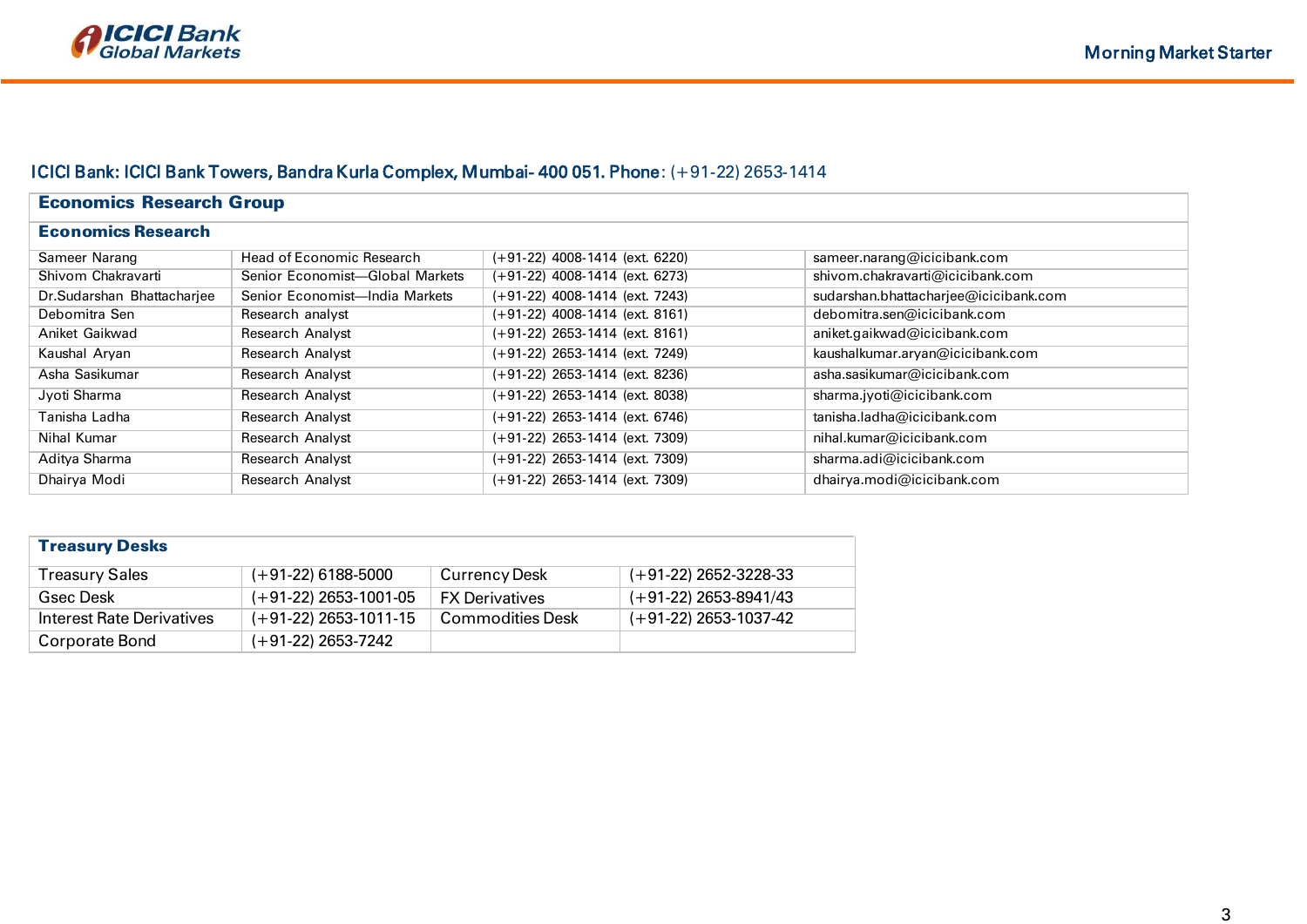## **DISCLAIMER**

This document is issued solely by ICICI Bank Limited (''ICICI Bank') Any information in this email should not be construed as an offer, invitation, solicitation, solution or advice of any kind to buy or sell any securities, financial products or services offered by ICICI Bank) or any other entity, unless specifically stated so. The contents of this document do not take into account your personal circumstances. Before entering into any transaction, you should take steps to ensure that you understand the transaction and have made an independent assessment of the appropriateness of the transaction in light of your own objectives and circumstances, including the possible risks and benefits of entering into such transaction and should seek your own financial , business, legal, tax and other advice regarding the appropriateness of investing in any securities. ICICI Bank (including its branches, affiliates of ICICI Bank) do not provide any financial advice, and is not your fiduciary or agent, in relation to the securities or any proposed transaction with you unless otherwise expressly agreed by us in writing.

The information, opinions and material in this document (i) are derived from sources that ICICI Bank believes to be reliable but the reliability or accuracy of which have not been independently verified (ii) are given as part of ICICI Bank's internal research activity and not as manager of or adviser in relation to any assets or investments and no consideration has been given to the particular needs of any recipient; and (iii) may contain forward looking statements, which may be materially affected by various risk, uncertainties and other factors. The opinions contained in such material constitute the judgment of ICICI Bank in relation to the matters which are the subject of such material as at the date of its publication, all of which are expressed without any responsibility on ICICI Bank's part and are subject to change without notice. ICICI Bank has no duty to update this document, the opinions, factual or analytical data contained herein. ICICI Bank and/or its affiliates makes no representation as to the accuracy, completeness or reliability of any information contained herein or otherwise provided and hereby disclaim any liability with regard to the same.

The recipient of the information should take necessary steps as they deem necessary prior to placing reliance upon it. Nothing contained in this publication shall constitute or be deemed to constitute an offer to sell/purchase or as an invitation or solicitation to do so for any securities or financial products/ instruments of any entity.

This document is intended solely for customers of ICICI Bank and may contain proprietary, confidential or legally privileged information. No part of this report may be copied, disseminated or redistributed by any recipient for any purpose without ICICI Bank's prior written consent. If the reader of this message is not the intended recipient and has received this transmission in error, please immediately notify ICICI Bank, Economic Research Group, E-mail: erg@icicibank.com or by telephone at +91-22-2653-7233 and delete this message from your system.

Please also note that ICICI Bank (including its branches, and affiliates) is unable to exercise control or ensure or quarante e the integrity of/over the contents of the information contained in e-mail transmissions and / or attachments and that any views expressed in this e-mail and / or attachments are not endorsed by/binding on ICICI Bank. Before opening any attachments please check them for viruses and defects and please note that ICICI Bank accepts no liability or responsibility for any damage caused by any virus that may be transmitted by this email and/ or attachments thereto.

## DISCLAIMER FOR DUBAI INTERNATIONAL FINANCIAL CENTRE ("DIFC") CLIENTS:

This marketing material is distributed by ICICI Bank Limited., Dubai International Financial Centre (DIFC) Branch, a category 1 Authorized Firm and regulated by the Dubai Financial Services Authority. This marketing material is intended to be issued, distributed and/or offered to a limited number of investors who qualify as 'Professional Clients' pursuant to Rule 2.3.3 of the DFSA Conduct of Business Rulebook, or where applicable a Market Counterparty only, and should not be referred to or relied upon by Retail Clients and must not be relied upon by any person other than the original recipients and/or reproduced or used for any other purpose.

## DISCLOSURE FOR RESIDENTS IN THE UNITED ARAB EMIRATES ("UAE"):

Investors should note that any products mentioned in this document, any offering material related thereto and any interests therein have not been approved or licensed by the UAE Central Bank or by any other relevant licensing authority in the UAE, and they do not constitute a public offer of products in the UAE in accordance with the Commercial Companies Law, Federal Law No. 8 of 1984 (as amended) or otherwise.

## DISCLOSURE FOR RESIDENTS IN HONGKONG

This document has been issued by ICICI Bank Limited in the conduct of its Hong Kong regulated business (i.e. type 1 license) for the information of its institutional and professional investor (as defined by Securities and Future Ordinance (Chapter 571 of Laws of Hong Kong) (the "SFO")) customers; it is not intended for and should not be distributed to retail or individual investors in Hong Kong. Any person who is not a relevant person should not act or rely on this document or any of its contents. This document has not been reviewed, authorized or approved by any regulatory authority.

ICICI Bank and/or its affiliates are full service financial institutions engaged in various activities which may include securities trading, commercial and investment banking, financial advice, investment management, principal investment, hedging, financing and brokerage activities. As a result, you should be aware that a conflict of interest may exist. In accordance with the regulatory requirements and its own conflicts of interest policies, ICICI Bank has in place arrangements, internal policies and procedures to manage conflicts of interest that arise between itself and its clients and between its different clients. Where it does not consider that the arrangements under its conflicts of interest policies are sufficient to manage a particular conflict, it will inform you of the nature of the conflict so that you can decide how to proceed.